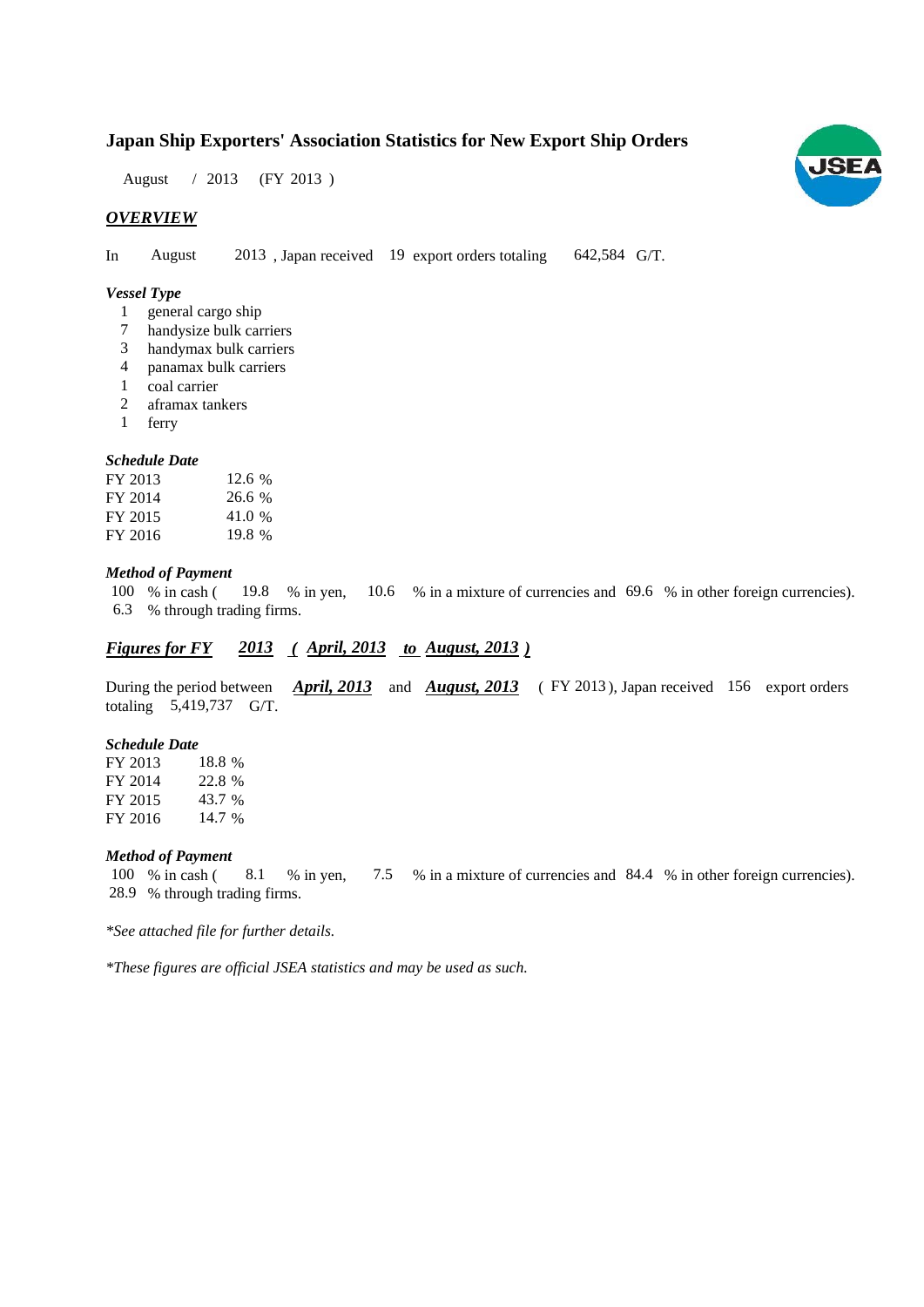# New Export Orders Placed in August 2013 (FY 2013) Based on Fiscal Year

| Description           |     | Apr 12 to Mar 13 |     | April 2013 |     | May 2013 |     | June 2013 |     | July 2013 |     | August 2013 |     | Apr 13 to Aug 13 |      | Jan 13 to Aug13 |
|-----------------------|-----|------------------|-----|------------|-----|----------|-----|-----------|-----|-----------|-----|-------------|-----|------------------|------|-----------------|
|                       | No. | G/T              | No. | G/T        | No. | G/T      | No. | G/T       | No. | G/T       | No. | G/T         | No. | G/T              | No.  | G/T             |
| <b>General Cargos</b> |     | 520,198          |     | 68.970     |     | 72,000   |     | 97.920    |     | 19,800    |     | 8,650       |     | 267,340          |      | 372,940         |
| <b>Bulk Carriers</b>  | 170 | 7,515,609        | 29  | 1,041,050  | 26  | 767,100  | 31. | .030,900  | 32  | 1,122,813 | 15  | 498,034     | 133 | 4,459,897        | 1931 | 7,769,442       |
| Tankers               |     | 1,338,800        |     | 104,500    |     | 114,800  |     | 276,000   |     | 13,300    |     | 127,000     |     | 635,600          |      | 635,600         |
| Combined Carriers     |     |                  |     |            |     |          |     |           |     |           |     |             |     |                  |      |                 |
| Others                |     |                  |     | 48,000     |     |          |     |           |     |           |     | 8.900       |     | 56,900           |      | 56,900          |
| Total                 | 196 | 9,374,607        | 35  | 1,262,520  | 29  | 953,900  | 38  | 1,404,820 | 35  | 1,155,913 | 19  | 642,584     | 156 | 5,419,737        | 220  | 8,834,882       |
| FY 2013 / FY2012 (%)  |     | $*116.0$         |     | 244.8      |     | 312.4    |     | 281.3     |     | 241.3     |     | 81.2        |     | 209.2            |      | ** $185.7$      |
| In CGT                |     | 4,239,540        |     | 639,868    |     | 481,620  |     | 821,578   |     | 551,602   |     | 319,661     |     | 2,814,329        |      | 4,197,362       |

*Figures for shipbuilding orders of 500 G/T and over for export as steel vessels placed with JSEA members are covered.*

\*FY 2012/FY2011

\*\*Calendar Year 2013

JSEA (September 2013)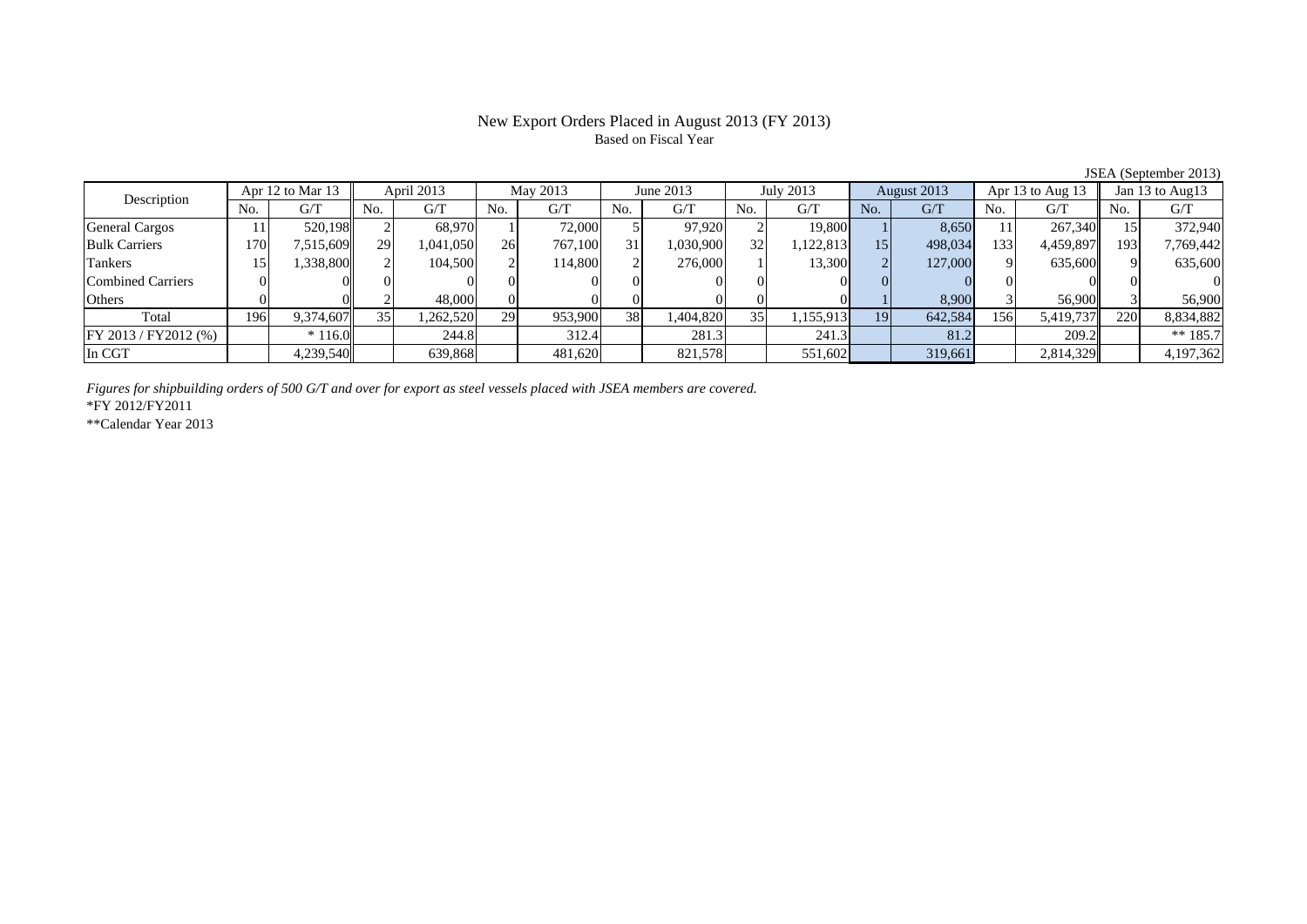# Based on Fiscal Year

JSEA (September 2013)<br> $\overline{3}$   $\overline{)}$  Jan 13 to Aug 13 No. G/T No. G/T No. G/T No. G/T No. G/T No. G/T No. G/T No. G/T $G/T$ General Cargos ( 16 1,000,392 0 0 0 2 96,561 1 86,695 1 71,821 1 4,680 5 259,757 10 490,739 Bulk Carriers 285 12,153,252 15 563,717 17 710,629 29 1,186,896 23 1,029,588 13 468,684 97 3,959,514 180 7,705,552 Tankers 28 1,724,919 3 294,498 1 29,479 0 0 0 0 0 0 4 323,977 13 780,691 Combined Carriers 0 0 0 0 0 0 0 0 0 0 0 0 0 0 0 0Others | 0 | 0 | 0 | 1 | 20,637 | 0 | 0 | 0 | 0 | 1 | 20,637 | 1 | 20,637 Total 329 14,878,563 18 858,215 21 857,306 30 1,273,591 24 1,101,409 14 473,364 107 4,563,885 204 8,997,619 FY 2013 / FY2012 (%) \* 93.4 48.0 66.4 63.5 82.7 77.1 64.9 \*\* 77.3 In CGT | | 6,594,256|| | 358,922| | 400,194| | 562,149| | 478,254| | 223,601| | 2,023,120|| | 3,972,671 Description Apr 12 to Mar 13 | April 2013 | May 2013 | June 2013 | July 2013 | August 2013 | Apr 13 to Aug 13

*Deliveries of new shipbuilding orders of 500 G/T and over for export as steel vessels placed with JSEA members are covered.*

\*FY 2012/FY2011

\*\*Calendar Year 2013

# Export Ships Delivered in August 2013 (FY 2013)